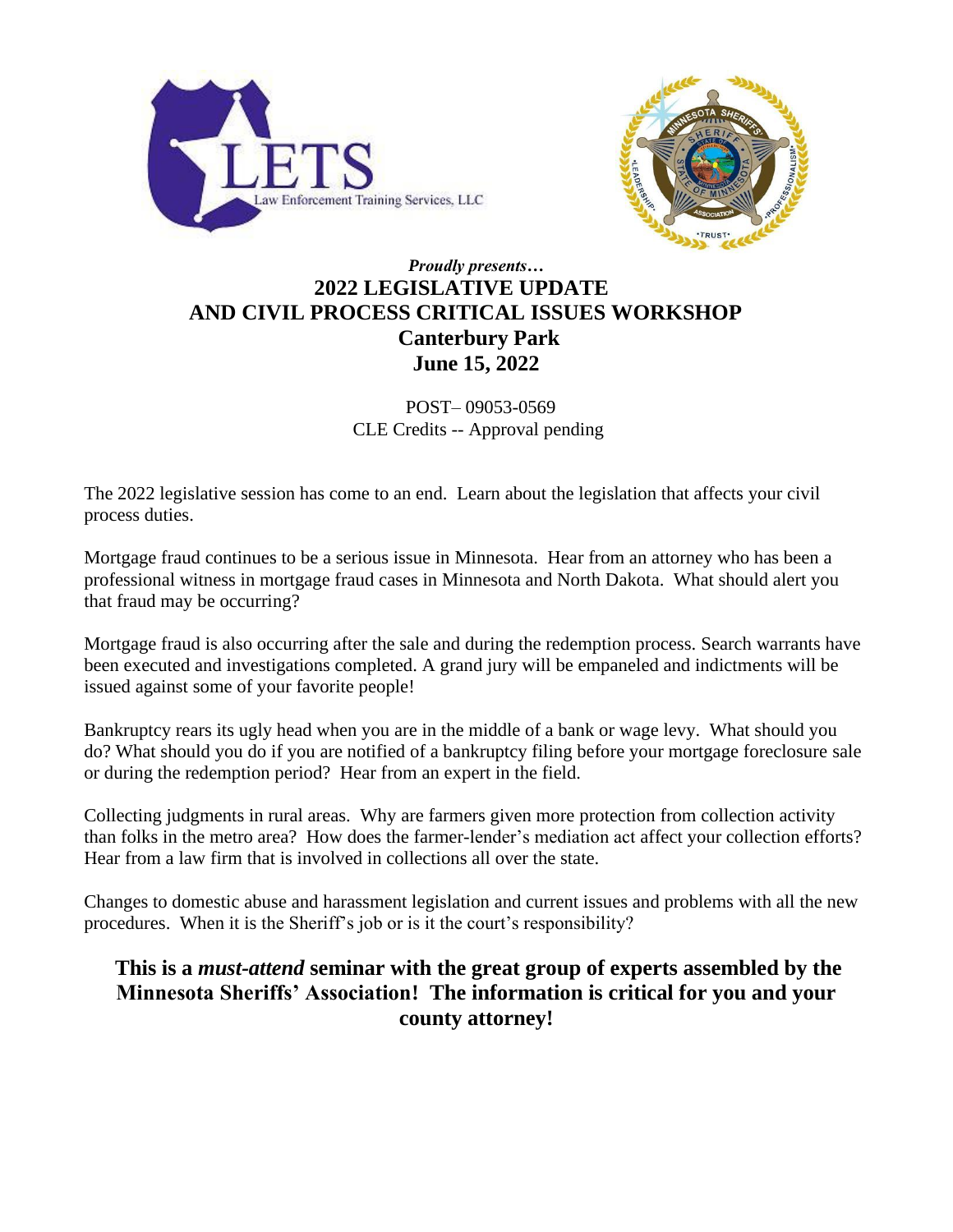# **The 2022 Legislative Update and Critical Issues Workshop at Canterbury Park**

## **June 15, 2022**

#### **0900-1000**

**Kevin Dunlevy** Attorney at Law Biesel and Dunlevy Law Firm

### **1010-1100**

**Mark Stock** White Collar Crime Investigator Minnesota Department of Revenue

#### **1100-1200 Dean Zimmerli** Attorney at Law Gislason and Hunter Law Firm

#### **1200-1300 Lunch**

**1300-1400 Zach Biesanz** Senior Enforcement Counsel Consumer, Wage, and Antitrust Division Office of the Minnesota Attorney General

#### **1410-1500**

**Brian Kidwell** Attorney at Law Kidwell Law Office, LLC A legislative guru in the real estate section of the Minnesota Bar Association will discuss mortgage fraud cases where he has been an expert witness in prosecution cases in Minnesota and North Dakota.

Mark has spent over a year investigating mortgage fraud in Minnesota. Search warrants issued and executed by Anoka County Sheriff's Office, FBI, IRS, and Department of Revenue.

Dean will discuss collecting judgments in rural areas and the special issues that must be addressed including the Farmer-Lender Mediation Act.

Cartels are colluding on bidding for foreclosed properties; some have resulted in antitrust convictions. What to look for. How to detect suspicious bidding behavior at your Sheriff's sale.

What should you do when a bankruptcy filing raises its ugly head when you are in the middle of a collection case or you have a sale scheduled? Does it make a difference if you are performing your duties on behalf of a secured creditor or an unsecured creditor?

*\*These presenters may be subject to change.*